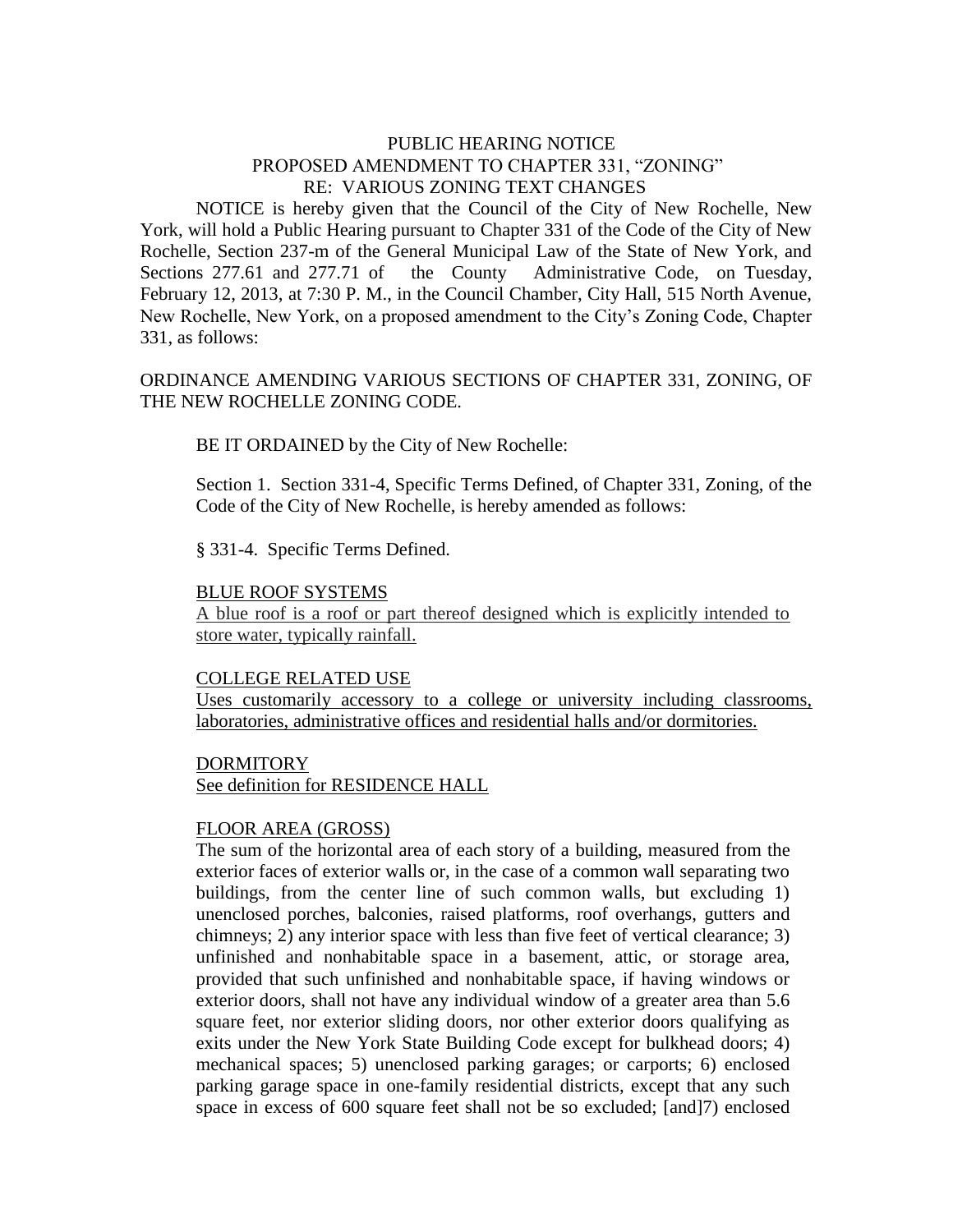parking garages in other than one-family residential districts; 8) exterior walls that have been expanded with external insulation within the property line[.]; and 9) rooftop greenhouses. If any basement, attic, or storage area has any individual window of a greater area than 5.6 square feet, or exterior sliding doors, or other exterior doors which are not bulkhead doors but which qualify as a safety exit under the New York State Building Code, such area shall be included in the gross floor area calculations. No basement, attic or garage area previously used and/or improved as habitable space shall be converted to storage use for the purposes of this calculation.

## GREEN ROOF OR LIVING ROOF SYSTEM

A roof of a building that is partially or completely covered with vegetation and a growing medium, planted over a waterproofing membrane. It may also include additional layers such as a root barrier and drainage and irrigation systems. Rooftop ponds are another form of green roofs which are used to treat grey water.

## [HEIGHT OF BUILDING](http://www.ecode360.com/6729651#6729651)

The vertical distance measured from the mean existing grade to the highest level of the roof surface of roofs, the slope of which is not more than one inch vertical to one foot horizontal, or to the mean height between the eaves and the highest point of the roof if the roof is of any other type. The height of building in a Major Subdivision is proposed to be measured at the design flood elevation required by the New York State Residential Building Code within the Coastal Area. In all other areas of the City, measurement of the Height of Building will be taken from Existing Grade, as defined herein. Green and/or blue roof systems and rooftop greenhouses shall be exempted from building heights.

### RESIDENCE HALL

A building or part thereof where group sleeping accommodations are provided in one (1) room, or in a series of closely associated rooms, which may or may not include shared kitchen and/or bathroom facilities for persons not members of the same family group, under joint occupancy and single management, and associated with a college or university as in college dormitories or fraternity houses.

# SUN SHADING DEVICE

A device which limits the amount of sunlight entering a building including but not limited to: roll down blinds, shutters, vertical louvers, horizontal louvers, canvas awnings, fixed or moveable.

Section 2. Section 331-12, Nonconformities, of Chapter 331, Zoning, of the Code of the City of New Rochelle, is hereby amended as follows:

§ 331-12. Nonconformities.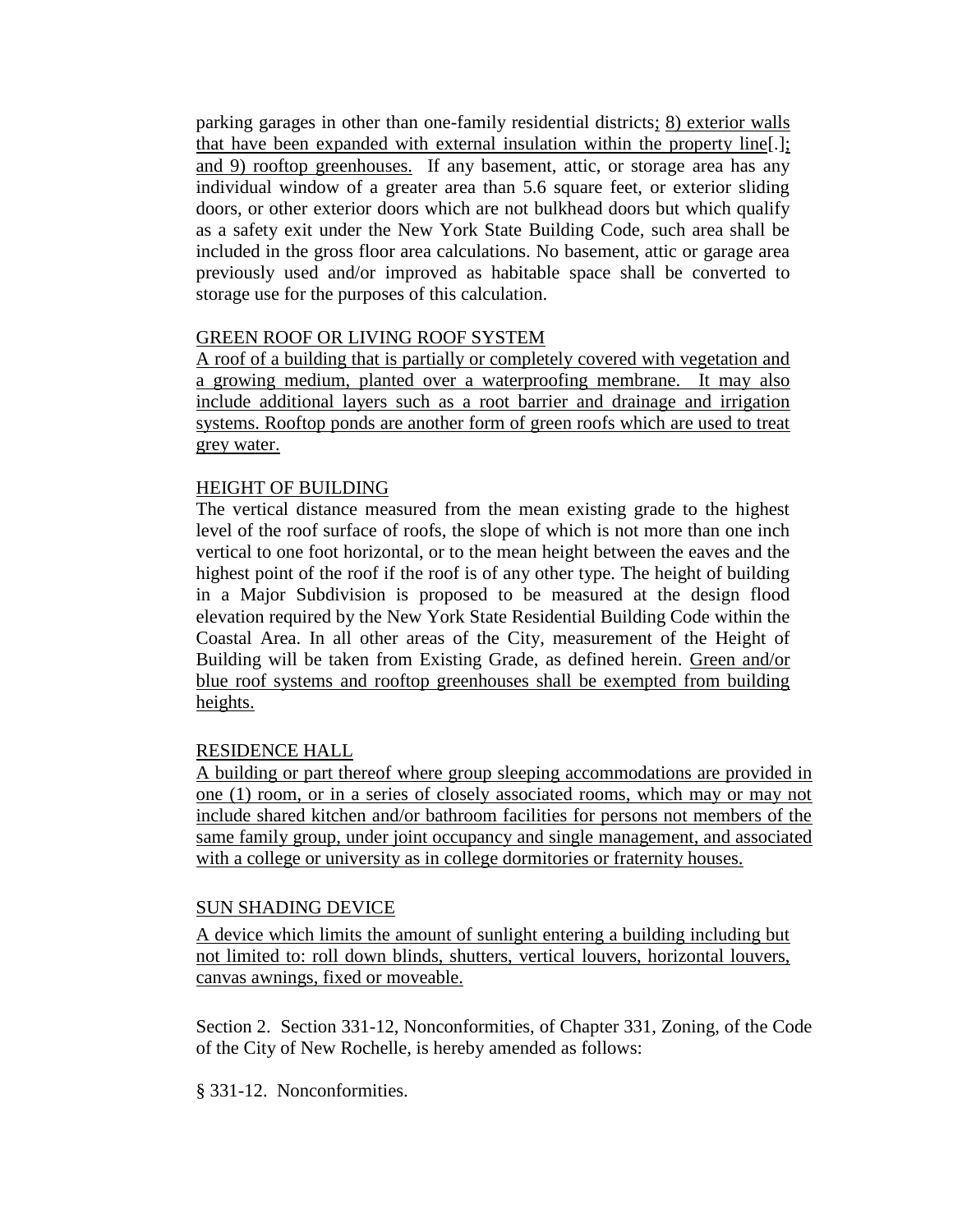## D. Reconstruction.

[\(3\)](http://www.ecode360.com/15299699#15299699) An existing garage accessory to a one- or two-family dwelling may be replaced in the same dimensions as the original structure and in accordance with a plan submitted to and approved by the Building Official. If a nonconforming garage is demolished by order of the Building Official, such garage may be reconstructed at any time in the same footprint and dimensions as the original structure.

Section 3. Section 331-14, Provisions Governing Yards, of Chapter 331, Zoning, of the Code of the City of New Rochelle, is hereby amended as follows:

§ 331-14. Provisions Governing Yards.

[A. U](http://www.ecode360.com/6729850#6729850)se of yards.

[\(3\) S](http://www.ecode360.com/6729858#6729858)tructural projections.

[\(b\) T](http://www.ecode360.com/6729863#6729863)he ordinary projections of window sills, belt courses, chimneys, cornices, eaves, sun-shading devices and other similar architectural features shall not project more than [two feet] thirty inches into any side or rear yard. Any commercial installation of an awning proposed as a sun-shading device shall be subject to section 270-4 (F) and all applicable sub-sections.

Section 4. Section 331-45, Additional Regulations for Residence Districts, of Chapter 331, Zoning, of the Code of the City of New Rochelle, is hereby amended as follows:

§ 331-45. Additional Regulations for Residence Districts.

[I. P](http://www.ecode360.com/6730500#6730500)ermanent outdoor emergency energy-generation systems installation for the exclusive use of a one-family residence located on the property. In view of the small acreage of one-family residential properties in the City of New Rochelle, the following conditions are imposed on the issuance of building permits for the permanent siting of outdoor emergency energy-generation systems. Such building permits shall not be required for portable emergency energy generators:

[\(2\)](http://www.ecode360.com/6730502#6730502) The emergency energy-generation system shall not be located in any required front yard setback, but [can] cannot be constructed within 10 feet of any rear lot line or within six feet of any side lot line. Location in the rear of the residence located on the property shall be preferred so as to minimize visibility of the system from adjoining properties and the street. No emergency energy-generating systems shall be placed within five feet of any wood frame building or structure.

Section 5. § 331-87, Approving Agencies, of Chapter 331, Zoning, of the Code of the City of New Rochelle, is hereby amended as follows: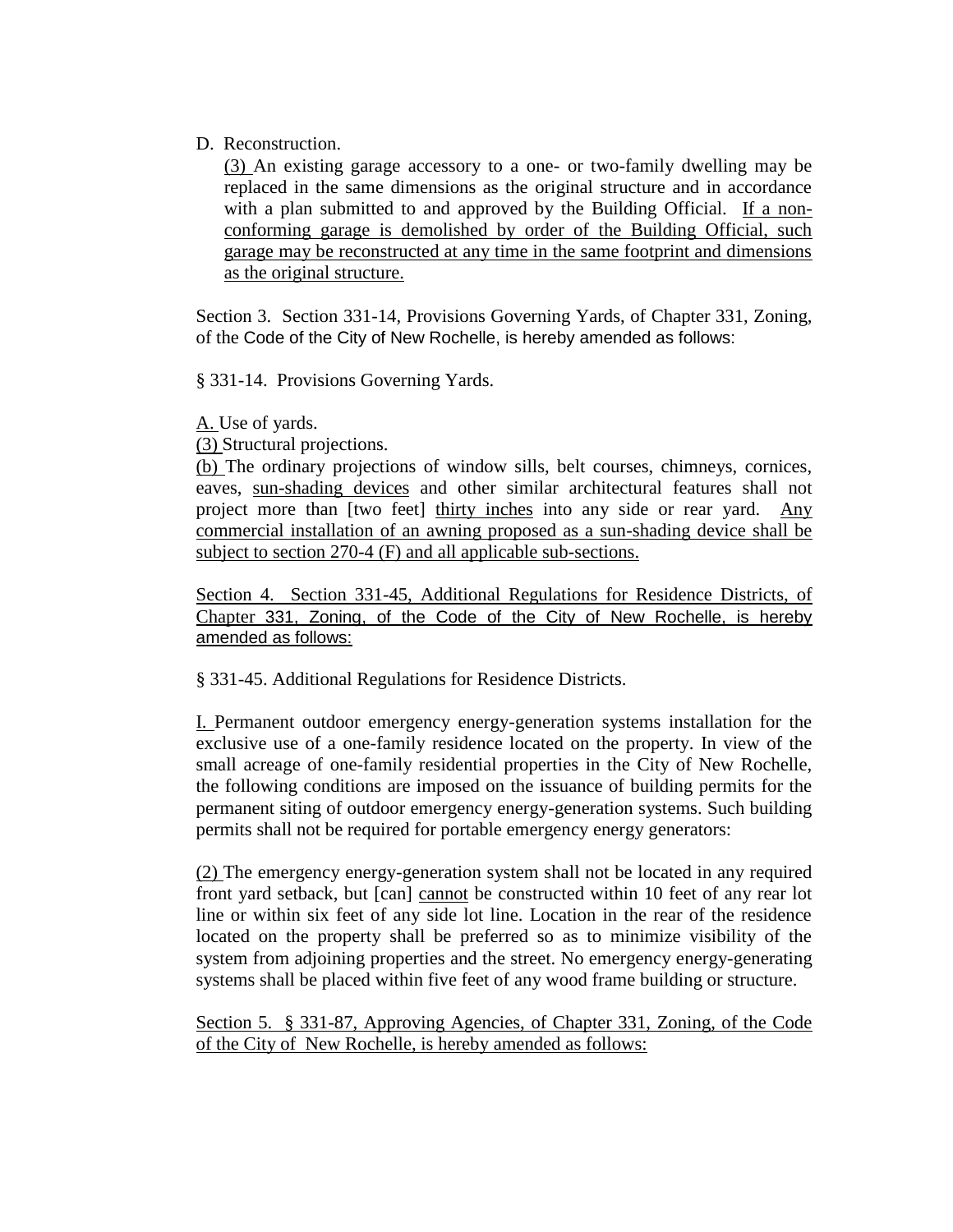§ 331-87. Approving Agencies.

[B. P](http://www.ecode360.com/6731661#6731661)lanning Board.

(1) The Planning Board shall have authority to approve the following listed special permit uses, in addition to any other specially permitted uses not specifically identified in this section:

(aa) Rooftop greenhouses as regulated as per 113.7.

Section 6. Chapter 331, Zoning, of the Code of the City of the City New Rochelle, is hereby amended by adding the following:

§ 331-113.7 Rooftop Greenhouses.

The Planning Board may approve a special permit for a rooftop greenhouse, provided that any such greenhouse:

(a) shall not be located in a residential district;

(b) shall be used primarily for the cultivation of plants;

(c) shall not be more than 15 feet higher than the existing roof;

(d) where exceeding building height limits, as set forth in the Code, the greenhouse shall be set back from the perimeter wall of the story immediately below by at least six feet on all sides;

(e) shall be represented in plans showing:

(1) the area and dimensions of the proposed greenhouse, the location of the existing or proposed building upon which the greenhouse will be located, and access to and from the building to the greenhouse;

(2) the design of the greenhouse which incorporates a rainwater collection and reuse system and;

(3) any portion of the greenhouse dedicated to office or storage space accessory to the greenhouse, which shall be limited to 20 percent of the floor space of the greenhouse; and

(f) shall not be exempt from building height when such greenhouse is proposed on a lot that abuts a residential district.

Section 7. Section 331-47, DMU Downtown Mixed Use District, of the Code of the City of the City New Rochelle, is hereby amended as follows:

§ [331-47. DMU Downtown Mixed Use District.](http://www.ecode360.com/6730506#6730540)

[A.](http://www.ecode360.com/6730506#6730541) Permitted principal uses.

(12) College related uses within 1,500 feet of the college and/or university's main administrative building.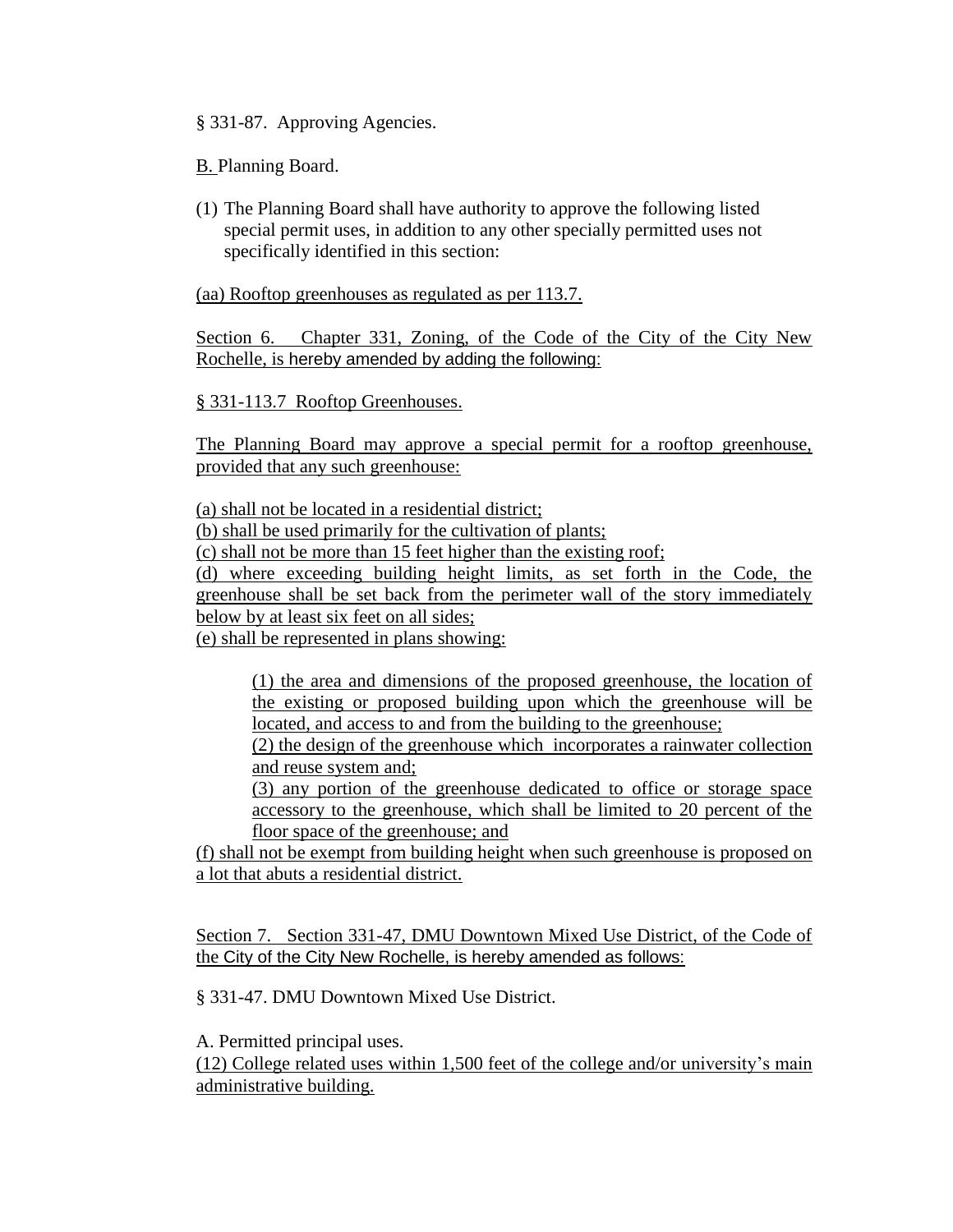Section 8. Section 331-57, DB Downtown Business District, of Chapter 331, Zoning, of the Code of the City of New Rochelle, is hereby amended as follows:

§ [331-57. DB Downtown Business District.](http://www.ecode360.com/6730813#6730872)

[A.](http://www.ecode360.com/6730813#6730873) Permitted principal uses. (16) College related uses within 1,500 feet of the college and/or university's main administrative building as regulated by §331-113.1.

[C. U](http://ecode360.com/6730893#6730893)ses allowed by special permit. (See Article XII for body having jurisdiction to issue special permit.)

[\[\(3\) C](http://ecode360.com/6730896#6730896)olleges, universities, and private schools as regulated by § [331-113.1.](http://ecode360.com/6732186#6732186)]

Section 9. Section 331-55, C-1M General Commercial Modified District, of Chapter 331, Zoning, of the Code of the City of New Rochelle, is hereby amended as follows:

§ [331-55. C-1M General Commercial Modified District.](http://www.ecode360.com/6730813#6730814)

(15) College related uses within 1,500 feet of the college and/or university's main administrative building.

Section 10. Section 331-120, General requirements and design standards, of Chapter 331, Zoning, of the Code of the City of New Rochelle, is hereby amended as follows:

§ 331-120. General requirements and design standards.

The following shall be deemed to be minimum requirements and shall not be waived by the Planning Board:

- D. Driveways shall not exceed the following grades.
	- (1) In residential development: 10%
	- (2) In nonresidential development: [5%] 8%
	- (3) Within 30 feet of the street right-of-way line, in residential or nonresidential development: 3%
- E. Grades of open parking and loading areas shall not exceed [3%] 6%.

Section 11. Section 331-128, Design and layout, of Chapter 331, Zoning, of the Code of the City of New Rochelle, is hereby amended as follows: § 331-128. Design and layout.

[\(2\)](http://ecode360.com/6732369#6732426) Access driveways serving multifamily and nonresidence districts shall be designed in accordance with the following standards: